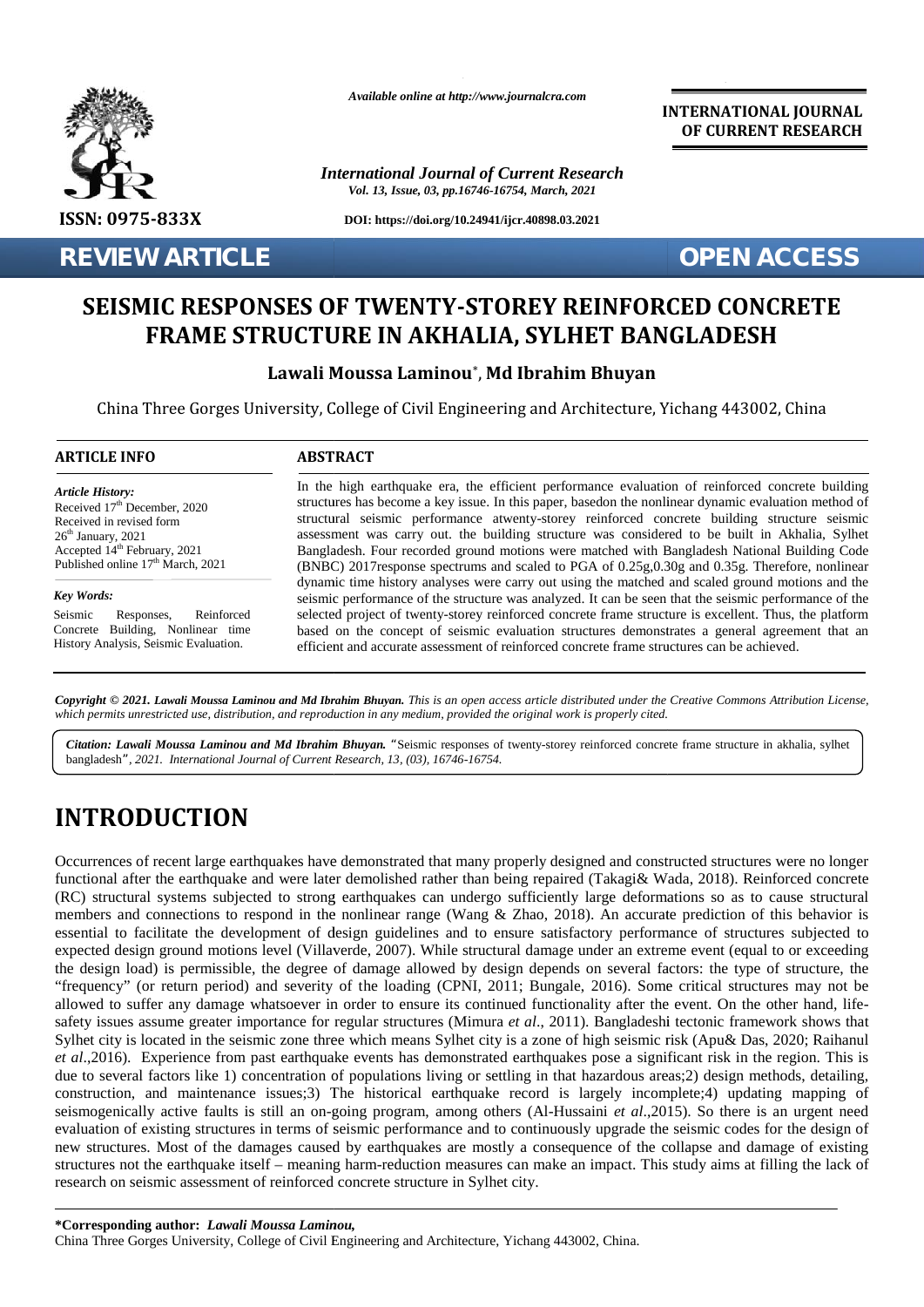For this purpose, this paper evaluates the performance to inelastic seismic response of twenty-storey RC moment frame in Sylhet city. Therefore, modal and nonlinear dynamic time history analyses are carried out on the twenty-storey RC buildings designed with current Bangladeshi design specifications subjected to design level earthquake ground motions. Finally, Seismic performance evaluation was also carried out through nonlinear dynamic time history analyses.

**Structural Performance Levels:** Performance-based seismic design (PBSD) approach refers to the methodology as a means to determine the likely performance of an existing building structure during an earthquake. However, this concept is as well applicable to new buildings. Performance objective defines the related desired performance level to a perceived hazard level. Different performance requirements are proposed for various types of structural components. Generally, comprehensive numerical analysis is carried out to evaluate the seismic performance of the target building. For high rise and complex buildings exceeded the usual design experience, full structural testing and modeling is highly recommended to conduct in order to carry out the structural behavior and check the seismic performance directly. Furthermore, If the predefined seismic performance objectives cannot be satisfied, design iteration should be performed till satisfied. Life Safety (LS) represent the minimum Performance Level according to most current seismic design codes for building systems. Therefore, PBSD defined a key parameter as performance objective, which represents the acceptable level of damage selected for a specified seismic level. Various seismic codes have concluded goals for building performance levels during earthquakes in order to confirm life safety and to limit property damage (Fajfar,2018; Mousavi *et al*.,2008). These performance levels represent those codes prediction of both level of damage to a facility and the ability to continue operations. The levels concern both structural and non structural members. The structure may be designed based on single or multiple performance objectives. The selected performance objectives will depend on the expected use of the structure. The performance objective for a design should be accurately define as a certain level of confidence (i.e. 95%) that the structure will present Collapse Prevention or better performance for seismic hazards. The method usually uses fixed target drift and yield mechanisms as important performance objectives, and these two limit states are dependent on the degree and distribution of structural damages.

#### **Nonlinear Time History Analysis**

**Description of case-study structures:** To carry out the seismic performance evaluation, a three-dimensional structural model is used. The basic characteristics of the model are as follows; the considered structure is a moment resisting frame. Hence, the lateral force resistant elements consist of beams, columns, and joints. Here below on figure 2is presented the building plans, modeled and analyzed with SAP2000 program. The slab was designed with gravity loads only using one-way slab system. It was assumed that the diaphragm is rigid. Frame structure is modeled as 20 stories plane frames with 5 bays and the total building height is 72.9 m. The total length of the building is 30 m long in the north-south (N-S) direction and in the east-west (E-W) direction which divide into 5 typical bays and two core walls. The typical bays are 6 m long in the north-south (N-S) direction and in the east-west (E-W) direction. The selected location of this study was Akhalia, Sylhet Bangladesh with soil site class c classification. The compressive strength of concrete, fc' of 30 MPafor the columns and 25 MPa for the beams, the yield strength of the reinforcement bars, fy is 400 MPa. Modulus of elasticity  $E = 25$ GPa, Poisson ratio  $\mu = 0.2$ . The density of the structures is 24 kN/m<sup>3</sup>. The structural analysis was carried out following the Bangladesh National Building Code (BNBC) 2017, using a response modification factor, R, of 8. The frame is subjected to dead, live, and seismic loads. In order to perform the nonlinearity of the structure, the Modified Takeda Trilinear model is employed as the hysteretic model for beams and columns. Figure1presents the stiffness degradation factors valued by performance tuncture,  $\gamma$ . In anchera, the performance was the performed by computed the same performed by shall and the same performed by the same of the same of the same of the same of the same of the same of the same Mark, 11 are parameters and initial performance objective stands to search the formula of the second of the search of the search of the search of the search of the search of the search of the search of the search of the s

$$
\Gamma_1^{(\pm)} = K_1^{(\pm)} / K_0 = 0.5
$$
 and  $\Gamma_2^{(\pm)} = K_2^{(\pm)} / K_0 = 0.1$ 

The Rayleigh's damping is applied and the second-order effect is considered. All elements are assumed to be fully fixed in foundation, the soil foundation interaction and foundation flexibility effects are ignored. Frames and walls are connected together by means of rigid diaphragms at each floor level. The typical height of all floors, cross sections of columns and beams, thickness of slabs and core walls are listed as follows: the height of the first storey is 4.5 m, and that of the rest, respectively, is 3.6m; the section size of the column from the first to the sixth storey is 0.80X0.80m; from the seventh to the fifteen storey is 0.75X0.75m; and that from the sixteen to the twenty storey is 0.65X0.65m.The beams are 0.35X0.65m, the roof slab is 0.15m thickness and 0.2m for the remaining floors. The core walls are of 0.4m thickness. It was assumed that the diaphragm is rigid.



**Figure 1. The restoring force model (modified Takeda trilinear model)**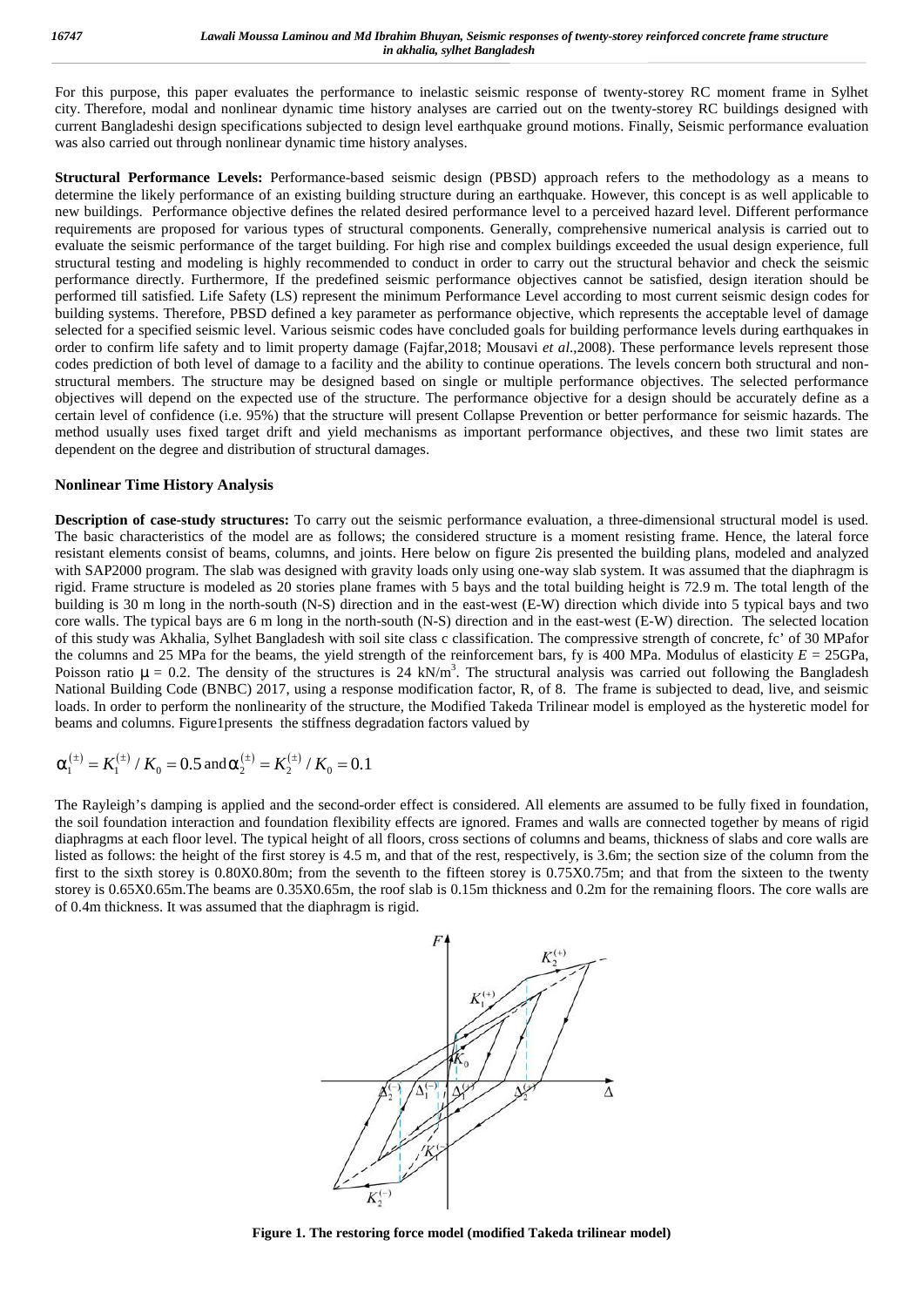#### **Ground Motion Selection**

The codes for seismic design of building stand in needs of dynamic time-history analysis to be performed for high-rise buildings and other important structures seismic design. The ground motion selection represents a fundamental point in defining the seismic load input during the analysis in structure design, the selection of variable ground motion records also represents a critical aspect.



**Figure 2. Building plans: (a) plan view ;(b) elevation view**

The recorded or simulated ground motions are generally required to match a target mean response spectrum, moreover the recorded ground motions can provide more seismic information as compared with the simulated ground motions. Therefore, it is necessary to select ground motion records matching target response spectrum for seismic assessment of structure. The target response spectrum along with code spectrum, uniform hazard spectrum and condition mean spectrum, symbolizes the demand of structure design. For a given specific building site, four ground motions were selected from the PEER database. The selected ground motions shear velocities range from 200 to 300m/s at the recording station to make consistent for designed model frames bases, equivalent ground types, soil c in the Bangladesh National Building Code (BNBC) 2017.

The selected recorded ground motions have also horizontal acceleration values in the range of 0.28 g to 0.61g (Table 1). Matching and scaling mechanism was carried out to match and scale the recorded ground motions with elastic response spectrums of PGA =0.25g,0.30g and 0.35g with a 5% viscous damping ratio. Table1shows the four selected ground motions. Figure 3shows the ground motion spectrums matched with the code spectrum for moment resisting frame structures. The matched and scaled accelerograms are then applied to carry out the structural seismic performance evaluation



**Figure 3. Design response spectrum (BNBC-2017) and matched records**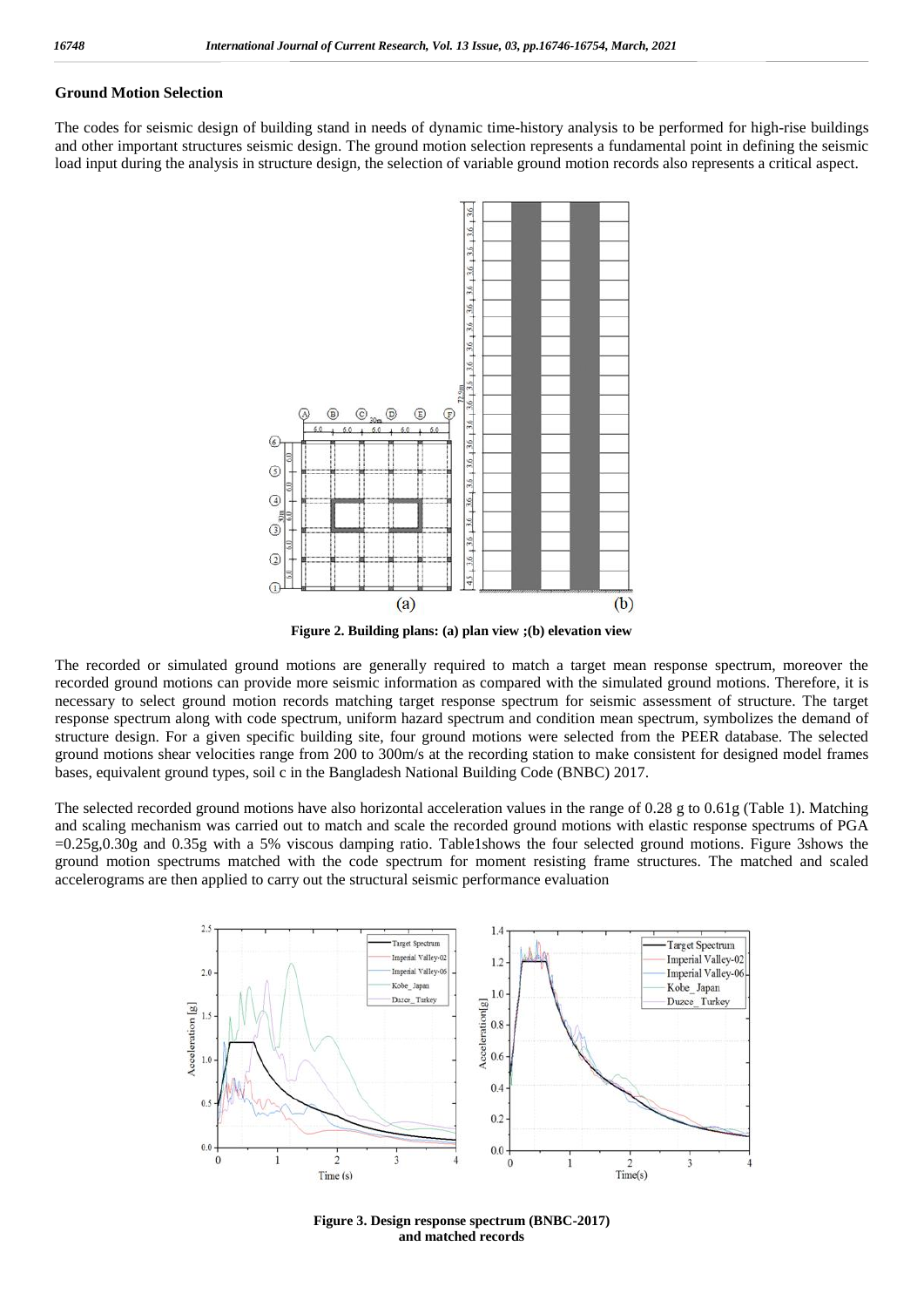|  | Table 1. Unscaled ground motions |  |  |
|--|----------------------------------|--|--|
|--|----------------------------------|--|--|

| No             | Earthquake name     | Year | Station name | Magnitude | PGA(g) |
|----------------|---------------------|------|--------------|-----------|--------|
|                | Valley-<br>Imperial | 1940 | E1<br>Centro | 6.95      | 0.28   |
| $\overline{2}$ | 02[RSN6]            | 1979 | Array #9     | 6.53      | 0.30   |
| 3              | Imperial<br>Valley- | 1995 | Aeropuerto   | 6.9       | 0.61   |
| $\overline{4}$ | 06[RSN158]          | 1999 | Mexicali     | 7.14      | 0.40   |
|                | Kobe                |      | Takatori     |           |        |
|                | Japan[RSN1120]      |      | <b>Duzce</b> |           |        |
|                | Duzce Turkey[RSN    |      |              |           |        |
|                | 16051               |      |              |           |        |

### **RESULTS AND DISCUSSION**

**Free Vibration Analysis Results:** Modal analysis was performed for the ground excitation in horizontal directions. Figure 4 and Table 2denote the modal analysis results.

Figure 4illustrate the modal shapes of the first twelve modes from which different translation and torsion order can be observed. As can be seen the structure moves toward left due to lateral loading and forward significantly. The twelve modes frequencies of structures are shown in Table 2.



| Mode    | Frequency [Hz] |
|---------|----------------|
| Mode 1  | 0.39449        |
| Mode 2  | 0.41266        |
| Mode 3  | 0.44022        |
| Mode 4  | 1.63703        |
| Mode 5  | 1.65802        |
| Mode 6  | 1.84385        |
| Mode 7  | 3.54614        |
| Mode 8  | 3.94729        |
| Mode 9  | 4.11541        |
| Mode 10 | 4.65599        |
| Mode 11 | 4.74912        |
| Mode 12 | 4.99889        |

**Nonlinear Time History Analysis Responses:** Nonlinear time history analysis has been carried out in multiple degrees of freedom and response of building in longitudinal and transverse directions are obtained. Analysis responses such as the storey displacement, storey drift, storey acceleration, storey axial force, storey shear and moment have been obtained. The complete set of maximum responses of the structure are presented in Table 3.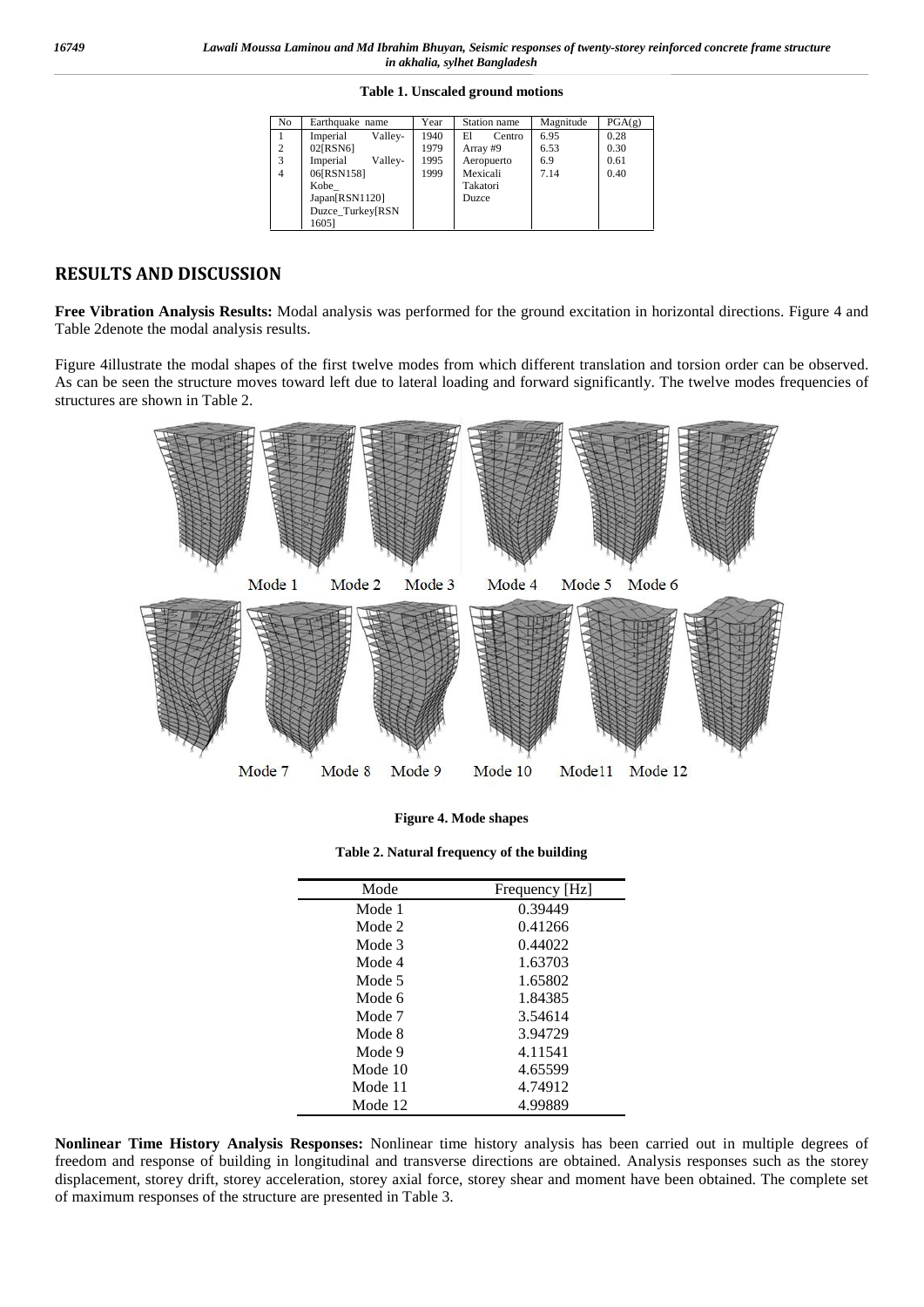Figure 5,6 and 7 show the maximum displacement, inter-storey drift and acceleration responses, respectively. By comparison displacement response from figure5, it can be observed that maximum displacements at top floor from RSN1120 and RSN158 are having greater values at negative and positive axis, respectively. Peak displacement of -0.279 m and 0.211m are obtained under 0.25g scaled ground

| Ground motions excitation |                             |                             |                            |                             |  |  |
|---------------------------|-----------------------------|-----------------------------|----------------------------|-----------------------------|--|--|
| Seismic Responses         | RSN <sub>6</sub>            | <b>RSN158</b>               | <b>RSN1120</b>             | RSN1605                     |  |  |
|                           | $0.25g$ $0.3g$ $0.35g$      | $0.25g$ $0.3g$ $0.35g$      | $0.25g$ $0.3g$ $0.35g$     | $0.25g$ $0.3g$ $0.35g$      |  |  |
| Displacement(m)           | 0.177 0.2080.236            | 0.2110.2550.30              | 0.1790.200.226             | 0.1980.2420.291             |  |  |
|                           | $-0.238 - 0.262 - 0.288$    | $-0.162 - 0.166 - 0.174$    | $-0.279$ $-0.318$ $-0.342$ | $-0.185 - 0.208 - 0.244$    |  |  |
| Inter-storey drift $(\%)$ | 0.0028 0.0033 0.0037        | 0.0034 0.0041 0.0047        | 0.003 0.0033 0.0036        | 0.0033 0.004 0.00468        |  |  |
|                           | $-0.0038 - 0.0042 - 0.0046$ | $-0.0026 - 0.0026 - 0.0027$ | $-0.0044 - 0.005 - 0.0053$ | $-0.0029 - 0.0033 - 0.0038$ |  |  |
| Acceleration( $m/s^2$ )   | 4.02 4.825.61               | 3.19 3.73 4.35              | 4.11 4.81 5.48             | 3.72 4.31 4.97              |  |  |
| Axial force (KN)          | 3165.592899.52621.6         | 2931.52668.7 2449.74        | 2748.97 2621.6 2537.8      | 2971.172712.5 2478.3        |  |  |
| Storey shear $(KN)$       | 90.61139.01180.58           | 85.63 144.48161.84          | 61.34 84.38152.39          | 136.69179.12213.40          |  |  |
| Moment(KN.m)              | 460.64660.5838.35           | 478.95 627.81763.31         | 328.75 435.63707.95        | 638.39814.89954.74          |  |  |

| Table 3. Maximum responses of the structure |  |
|---------------------------------------------|--|
|---------------------------------------------|--|

motions. For the case of 0.3g scaled ground motions, peak displacement of -0.318m and 0.255m are observed. Regarding case of 0.35g scaled ground motions, it can be seen that the peak displacements are about -0.342m and 0.30m.Compare these three analyses show a significantly increase in displacement magnitude. Percentage increase of 22.58%[0.25g] and 7.54%[0.3g] for RSN1120 responses can be observed compare with the 0.35g ground motions excitation response, while 42.18%[0.25g] and 17.64%[0.3g] are obtained for RSN158. Inter-storey drift response of this structure was evaluated. The analysis of the results on the variation of the inter-storey drift ratio (IDR) under 4 ground accelerations in three groups of scaling are given in Figure 6. It was obtained that the maximum IDR were resulted from RSN1120 and RSN158 which clearly follow the displacement response law. Peak values corresponding to -0.0044,0.0034,-0.005,0.0041,-0.0053 and 0.0047 are obtained from 0.25g,0.3g and 0.35g scaled ground motions, respectively.

Also by comparison between ground motions scaled cases, it can be observed that percentage increase of 20.45%[0.25g] and 5.99%[0.3g] for RSN1120 when 0.35g is considered, 38.23%[0.25g] and 14.63%[0.3g] can be obtained for RSN158.Considering the IDR limit of 0.010<sup> $h$ </sup> and of the Bangladesh National Building Code (BNBC) 2017, where  $h$ <sup>0</sup> represents the story height below Level  $x$ . Thus, the inter-story drift responses mentioned above were observed to be less than the corresponding value. Figure 7. shows the acceleration response under the effect of different scaled ground motions. As it can be seen under the effect of 0.25g and 0.3g scaled ground motions RSN1120 shows greater responses, while RSN6 is having highest acceleration response under 0.35g scaled ground motion excitation as indicated in Figure 7. Peakaccelerations of 4.117m/s<sup>2</sup>, 4.58m/s<sup>2</sup> and 5.61m/s<sup>2</sup>are observed from, 0.25g, 0.3g and 0.35g scaled ground motion excitations, respectively. One can see that from these comparison, the peak accelerations are observed in the top floor. However, maximum collapse acceleration for the structure is assumed to be occurred at that point of structure. Compare the peak global responses, corresponding percentage increases of 36.26%[0.25g] and 22.48%[0.3g] are observed when 0.3g scaled ground motion action is applied.

Figure 8 collects the set of earthquake-induced compressive loads experienced by the columns. As illustrated in the figure 8, the structures subjected to RSN6 ground motion are shown to have greater axial force. A large redistribution of forces in the columns took place (Figure 8); the corresponding peak forces in the columns under RSN6 excitations are of 3165.59 KN, 2899.46KN and 2621.54KN for 0.25g,0.3g and 0.35g scaled ground motion excitation. In detail, an approximately 17.18% [0.25g] and 9.58% [0.3g] decrease is computed at the base of the structures when 0.35g ground motion action is considered; as the height of the structure increases, this effect tends to decrease, showing a roughly linear piecewise decaying slope with the structure height. Also by comparison the reimaging excitations, same law with RSN6 can be observed. As shown in figure 9, the evaluation of reinforced concrete frame structure storey shear force response based on different scaled ground motion excitations is compared. A great redistribution of shear forces took place; the shear force significantly increased in floor columns. Compare the different ground motion excitation scenarios, RSN1605 shows highest shear forces in both scaled ground excitations. Eventually, the peak responses rest at136.69KN,179.12KN and 213.406KN for 0.25g, 0.3g and 0.35g scaled ground motions, respectively. The shear force response percentage increase finally rested at 56.12%[0.25g] and 19.14%[0.3g] which confirm a significantly increase in both scenarios. Furthermore, by comparison the responses between the scaled ground motion excitations, it can be observed that the greater scaled ground motion the closer responses from different ground motion.

A similar consideration can be drawn in terms of moment peaks for both scaled ground motions (see Figure. 10). Highest responses are obtained from RSN1605 excitations. As can be observed from figure 10, moment responses eventually rested at 638. 39KN.m,814.89KN.m and 954.74KN.m under 0.25g, 0.3g and 0.35g scaled ground motion actions, respectively.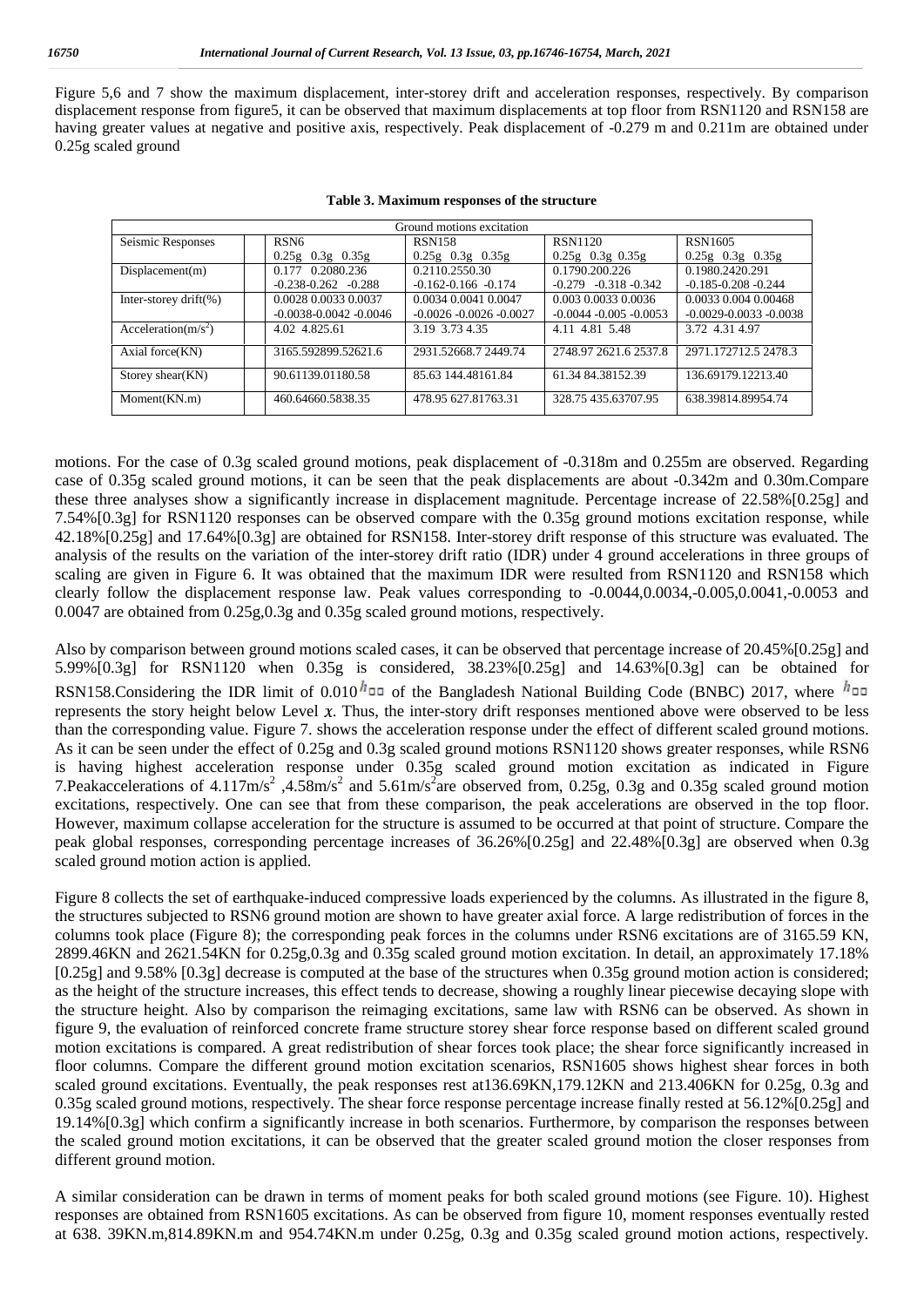Thus, the peak moment responses show considerable percentage increase of 49.55%[0.25g] and 17.16%[0.3g] when subjected to 0.35g scaled ground motion excitation. It can be seen from the global performance of the structure that the maximum value (bolded values, see table 3) of each specific response does not necessarily occurs with one single earthquake. Moreover, the ground motions with maximum scaled PGA value do not necessarily result in the maximum responses in the structure.











 $(c)$ 

**Figure 5. Maximum displacements at different floors: (a):0.25g excitation;(b):0.3g excitation; (c):0.35g excitation**









**Figure 6. Maximum storey drift at different floors:(a):0.25g excitation;(b):0.3g excitation; (c):0.35g excitation**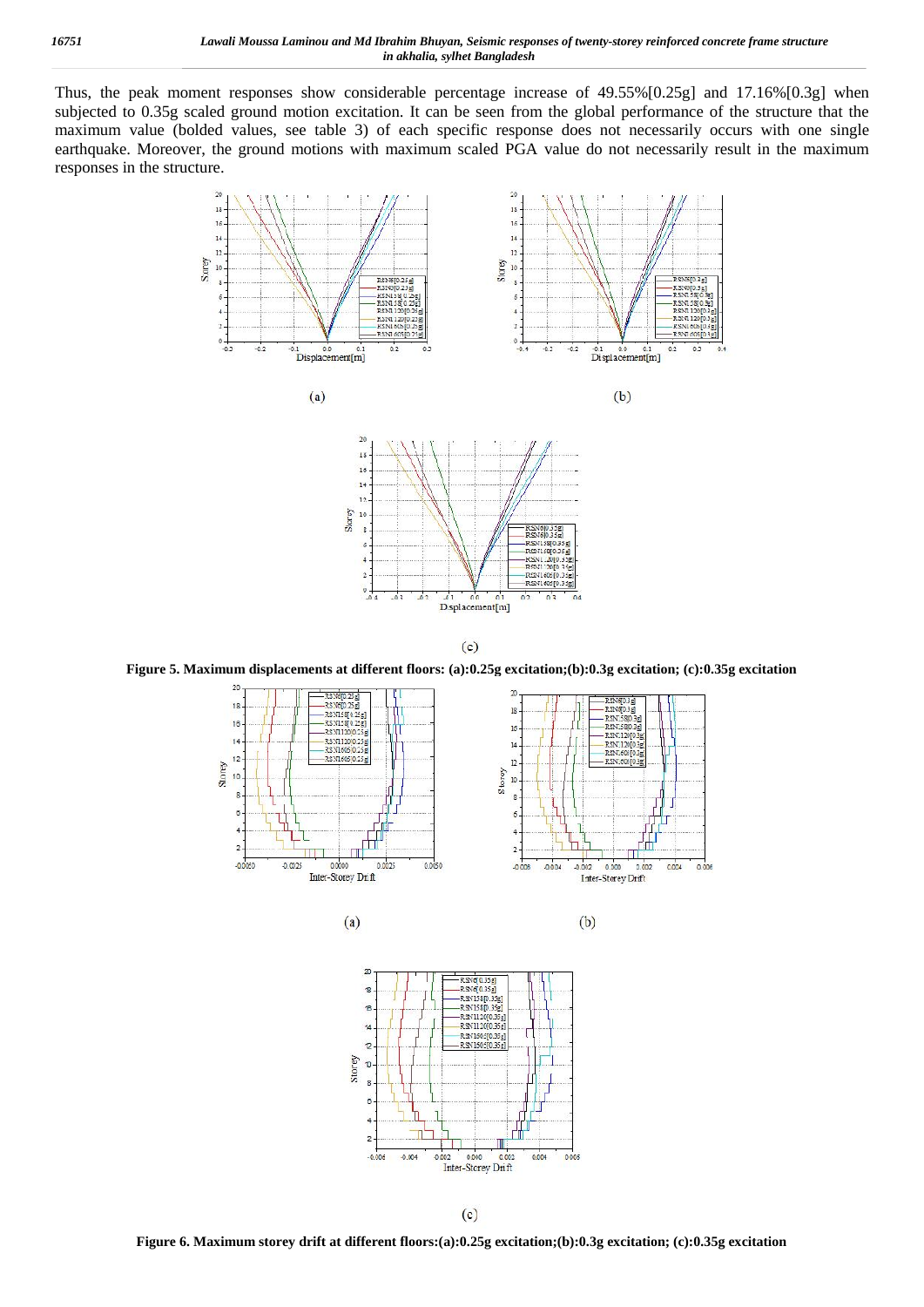

 $(c)$ 

**Figure 7. Maximum acceleration at different floors:(a):0.25g excitation;(b):0.3g excitation; (c):0.35g excitation**



**Figure 8. Maximum axial force at different floors:(a):0.25g excitation;(b):0.3g excitation; (c):0.35g excitation**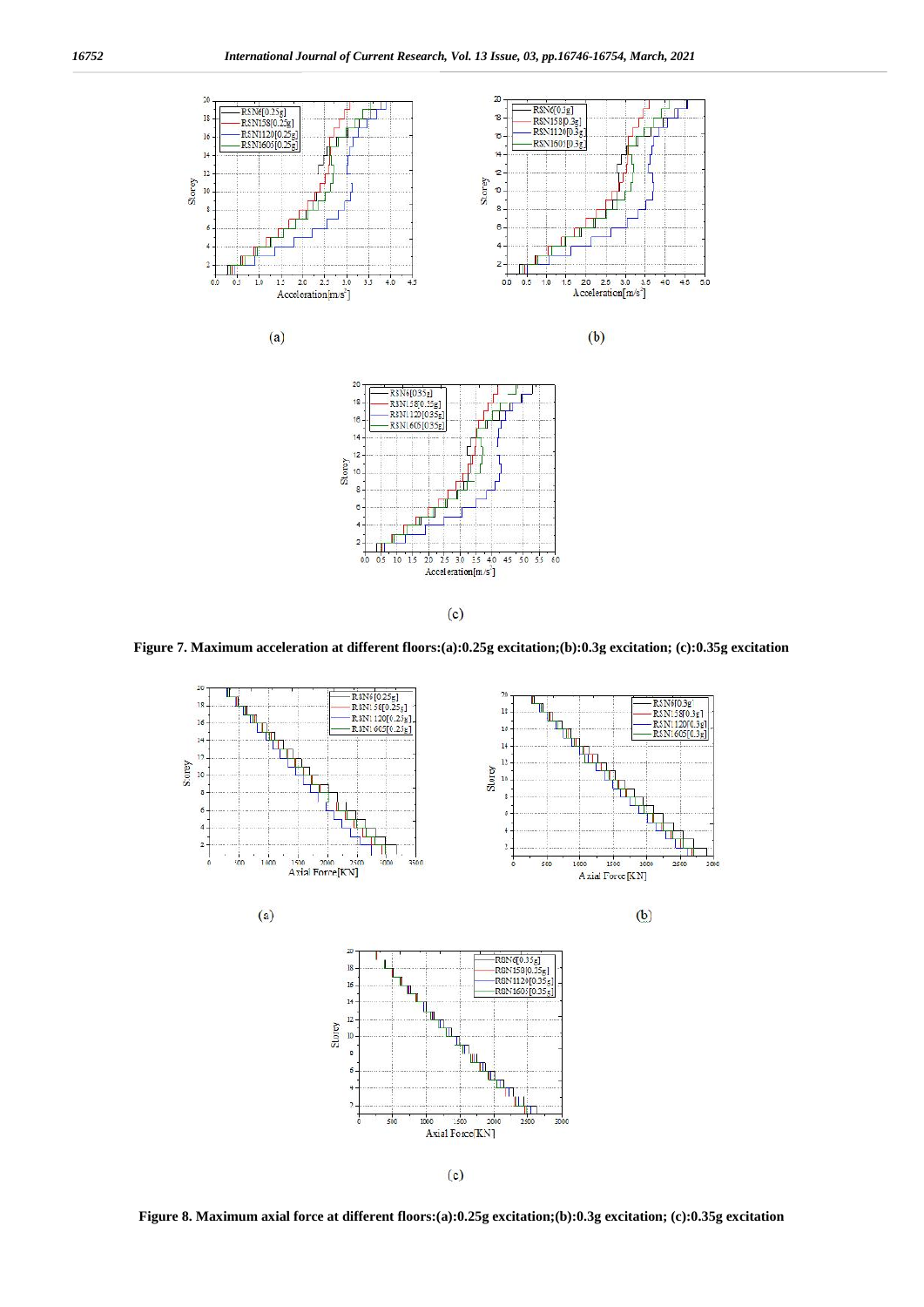



 $(c)$ **Figure 9. Maximum shear force at different floors:(a):0.25g excitation;(b):0.3g excitation; (c):0.35g excitation**



**Figure 10. Maximum moment at different floors:(a):0.25g excitation;(b):0.3g excitation; (c):0.35g excitation**

#### **Conclusion**

this study represents a performance investigation for the seismic behavior of a twenty-storey RC moment frame in Sylhet city. The complex seismic response of the structure is estimated by representing it by a 3D FE model. Modal and nonlinear time-history analysis analyses methods are used to analyze the structure based on different scaled ground motion excitations and compare the results. It is observed that the structure shows good behavior in the global performance and distribution of maximum responses comes from different ground motion action not necessarily with maximum scaled earthquake.

**Declaration of Conflicting Interests:** The author(s) declared no potential conflicts of interest with respect to the research, authorship, and/or publication of this article.

**Funding:** The author(s) received no financial support for the research, authorship, and/or publication of this article.

### **REFERENCES**

Takagi, J., & Wada, A. 2018. Recent earthquakes and the need for a new philosophy for earthquake-resistant design. Soil Dynamics and Earthquake Engineering*.* doi: 10.1016/j. soildyn.2017.11.024